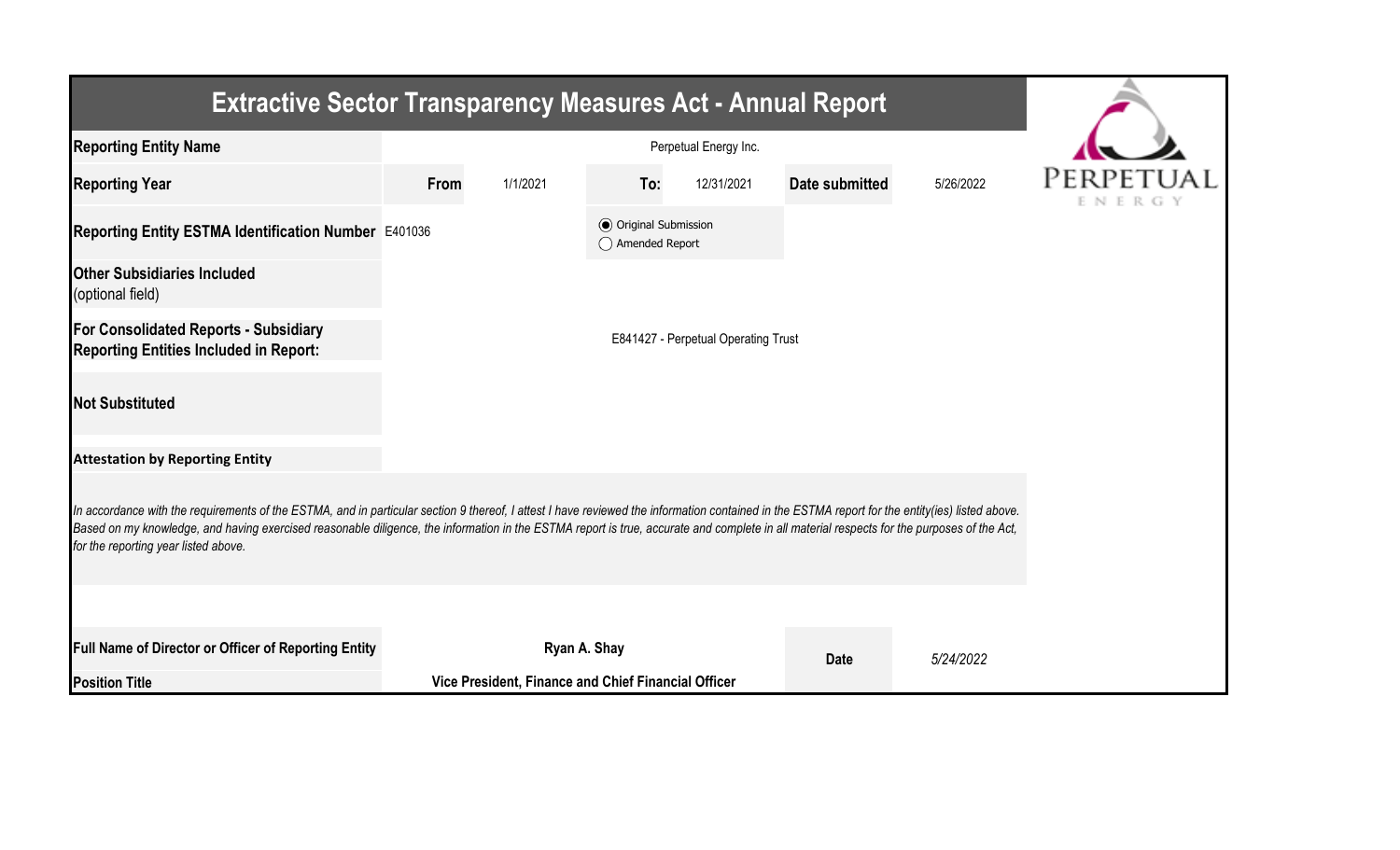| <b>Extractive Sector Transparency Measures Act - Annual Report</b>                                                                                                               |                              |                                                                                 |                                                                         |                                                 |         |                                |                |                  |                                               |                               |                                                                                                                                                                                                                                                                                                                                                                                                                                                                                           |
|----------------------------------------------------------------------------------------------------------------------------------------------------------------------------------|------------------------------|---------------------------------------------------------------------------------|-------------------------------------------------------------------------|-------------------------------------------------|---------|--------------------------------|----------------|------------------|-----------------------------------------------|-------------------------------|-------------------------------------------------------------------------------------------------------------------------------------------------------------------------------------------------------------------------------------------------------------------------------------------------------------------------------------------------------------------------------------------------------------------------------------------------------------------------------------------|
| <b>Reporting Year</b><br><b>Reporting Entity Name</b><br><b>Reporting Entity ESTMA</b><br><b>Identification Number</b><br><b>Subsidiary Reporting Entities (if</b><br>necessary) | From:                        | 1/1/2021                                                                        | Perpetual Energy Inc.<br>E401036<br>E841427 - Perpetual Operating Trust | To:<br>12/31/2021<br>Currency of the Report CAD |         |                                |                |                  |                                               |                               |                                                                                                                                                                                                                                                                                                                                                                                                                                                                                           |
| <b>Payments by Payee</b>                                                                                                                                                         |                              |                                                                                 |                                                                         |                                                 |         |                                |                |                  |                                               |                               |                                                                                                                                                                                                                                                                                                                                                                                                                                                                                           |
| Country                                                                                                                                                                          | Payee Name <sup>1</sup>      | Departments, Agency, etc<br>within Payee that Received<br>Payments <sup>2</sup> | <b>Taxes</b>                                                            | Royalties                                       | Fees    | <b>Production Entitlements</b> | <b>Bonuses</b> | <b>Dividends</b> | Infrastructure<br><b>Improvement Payments</b> | Total Amount paid to<br>Payee | Notes <sup>34</sup>                                                                                                                                                                                                                                                                                                                                                                                                                                                                       |
| Canada - Alberta                                                                                                                                                                 | COUNTY OF MINBURN NO. 27     |                                                                                 | 1,740,000                                                               |                                                 |         |                                |                |                  |                                               |                               | 1,740,000 Taxes, Property Taxes                                                                                                                                                                                                                                                                                                                                                                                                                                                           |
| Canada - Alberta                                                                                                                                                                 | ALBERTA ENERGY REGULATOR     |                                                                                 |                                                                         |                                                 | 416,000 |                                |                |                  |                                               |                               | 416,000 AER administration                                                                                                                                                                                                                                                                                                                                                                                                                                                                |
| Canada - Alberta                                                                                                                                                                 | <b>GOVERNMENT OF ALBERTA</b> |                                                                                 | 2.000                                                                   | 1,284,000                                       | 598,000 |                                | 1.833.000      |                  |                                               |                               | Royalties: Royalties in-kind totaled \$950,000 and<br>are valued at fair market value based on<br>Perpetual's realized sales price<br>Fees: Land purchases, abandonment,<br>administration, data retrieval,<br>3,717,000 reproduction, and surface and mineral leases<br>INCLUDES PAYMENTS MADE TO: ALBERTA ENERGY,<br>ALBERTA BOILERS ASSOCIATION, WORKERS'<br>COMPENSATION BOARD, THE MINISTER OF<br>FINANCE PROVINCE OF ALBERTA, ALBERTA<br>MUNICIPAL AFFAIRS and SAFETY CODE COUNCIL. |
| <b>Additional Notes:</b>                                                                                                                                                         |                              |                                                                                 |                                                                         |                                                 |         |                                |                |                  |                                               |                               |                                                                                                                                                                                                                                                                                                                                                                                                                                                                                           |